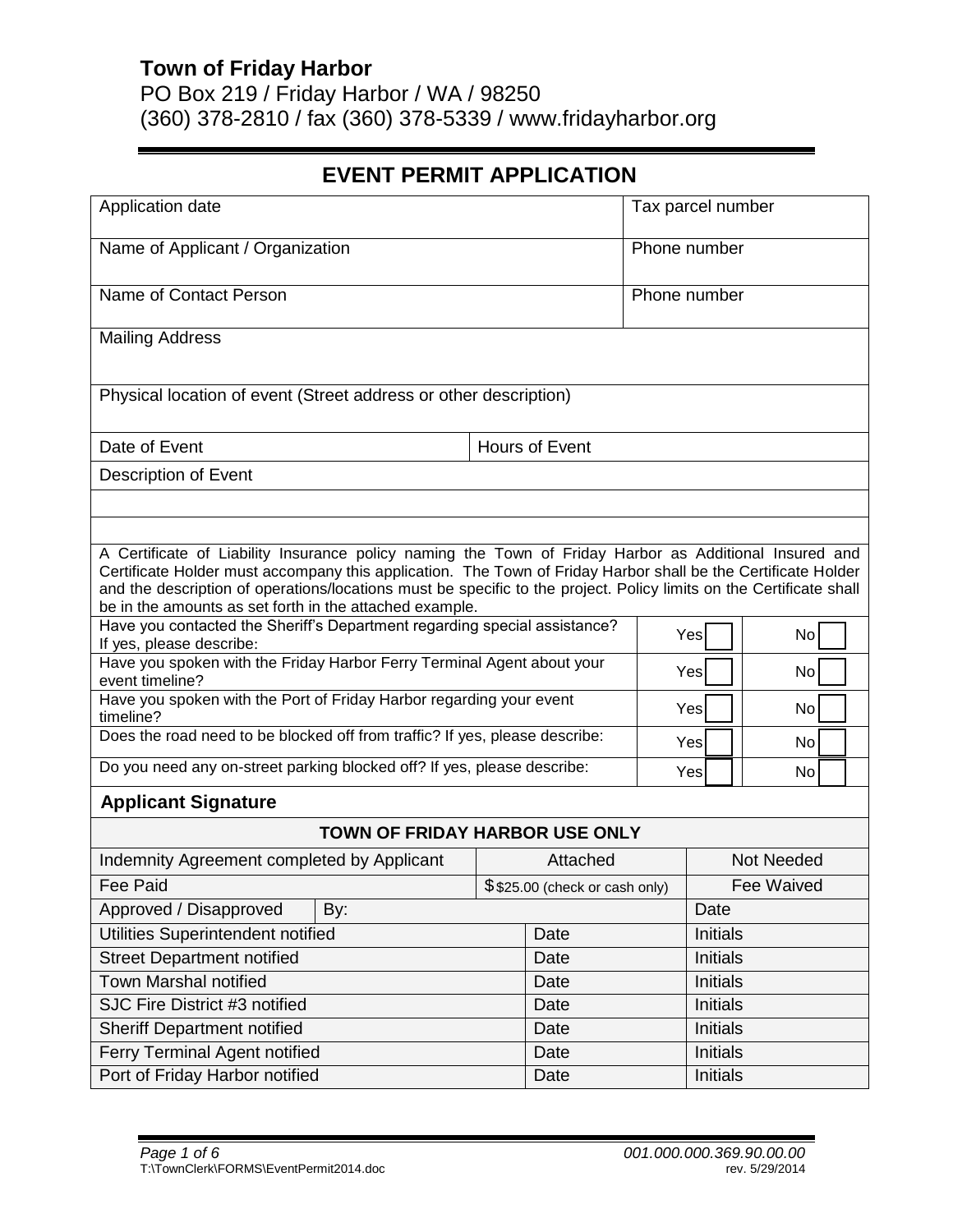# **INDEMNIFICATION AGREEMENT**

I, **I**, **EXECUTE:** The state of the state of an authorized representative of \_\_\_\_\_\_\_\_\_\_\_\_\_\_\_\_\_\_\_\_\_\_\_\_\_\_\_\_\_\_ (Company) specifically and expressly agree to defend, indemnify, and hold harmless the TOWN OF FRIDAY HARBOR and all its officers, officials, employees, and agents from and against any claim, damage, liability, cost, penalties, attorney fees, etc. of whatsoever kind on account of death or injury of any or all persons involved and/or on account of all property damage of any kind whether tangible, intangible, or loss of use resulting therefrom, to any party arising from or in any matter connected with the use and/or work authorized by this permit taking place on publicly owned property, except damages arising from negligent acts for which the TOWN OF FRIDAY HARBOR is solely responsible.

Signature date date

\_\_\_\_\_\_\_\_\_\_\_\_\_\_\_\_\_\_\_\_\_\_\_\_\_\_ \_\_\_\_\_\_\_\_\_\_\_\_\_\_\_\_\_\_\_\_\_\_\_\_\_\_\_\_\_\_

Name of Organization

Accepted by:

\_\_\_\_\_\_\_\_\_\_\_\_\_\_\_\_\_\_\_\_\_\_\_\_\_\_ \_\_\_\_\_\_\_\_\_\_\_\_\_\_\_\_\_\_\_\_\_\_\_\_\_\_\_\_\_\_ TOWN OF FRIDAY HARBOR date

\_\_\_\_\_\_\_\_\_\_\_\_\_\_\_\_\_\_\_\_\_\_\_\_\_\_\_\_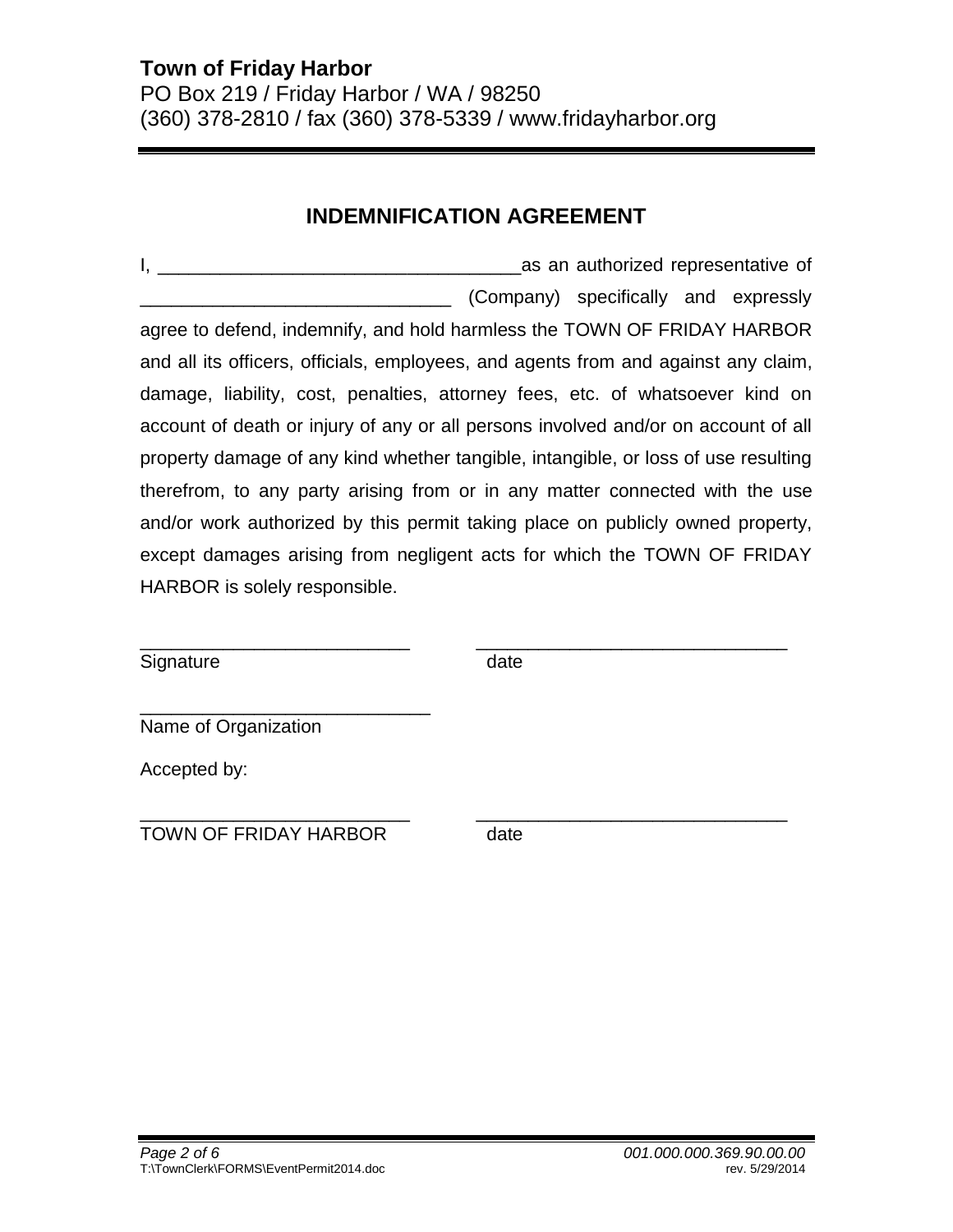PO Box 219 / Friday Harbor / WA / 98250 (360) 378-2810 / fax (360) 378-5339 / www.fridayharbor.org

### **Friday Harbor Municipal Code 12.28.050**

**Chapter 12.28 PRIVATE USE OF PUBLIC PROPERTY** Sections: **Article I. Private Use** 12.28.010 Declaration of policy. 12.28.020 Prohibition. 12.28.030 Exemptions. 12.28.040 Private uses – Sidewalks. 12.28.050 Private uses – Streets and street margins. 12.28.060 Private uses – Public places and other public property. 12.28.070 Permit procedure. 12.28.080 Permit revocation. 12.28.090 Fee. 12.28.100 Violation and enforcement. **Article II. Private Structures** 12.28.110 Declaration of policy. 12.28.120 Prohibition. 12.28.130 Exemption. 12.28.140 Private uses – Authorized. 12.28.150 License procedure. 12.28.160 License revocation. 12.28.165 Fee. 12.28.170 Violation and enforcement.

# **Article I. Private Use**

#### **12.28.010 Declaration of policy.**

The council recognizes and declares that all public streets, sidewalks, unopened rights-of-way, parks, and other public property are intended primarily to serve the uses and needs of the public in general and that private uses by individual members of the public for private purposes should be permitted only where specifically authorized by the town after a determination that such private use is in the best interests of the general public and will not materially interfere with the public's use and enjoyment. (Ord. 1064 § 1, 1998) **12.28.020 Prohibition.**

Except as exempted under FHMC 12.28.030, it shall be unlawful for any person to make private use of any sidewalk, street, unopened street right-of-way, public place or other publicly owned property, except under authority of a permit issued under FHMC 12.28.070. (Ord. 1064 § 2, 1998)

#### **12.28.030 Exemptions.**

A. Public streets may be used for the following private purposes:

1. State-licensed public convenience transit systems may make use of those areas designated by the town administrator as bus stops on a first-come, first-served basis;

2. State-licensed for-hire transit systems may make use of those areas designated by the

town administrator as taxi stands on a first-come, first-served basis; and

3. Horse-drawn carriages or similar conveyances that are used for transporting members of the public over and along the town streets may stand, on a first-come, first-served basis, in those areas designated by the town administrator for such purpose, subject to such time limitations as the town administrator may indicate on appropriate signage in those areas.

B. The owner of any property which abuts an unopened street may use the unopened portion, to the center thereof, which immediately abuts their property for any use that is not inconsistent with the public's easement for street purposes. Such use shall not include the placement of any structure for which a building permit is required unless the abutting owner shall first have obtained a license under Article II of this chapter. (Ord. 1284 § 2, 2005; Ord. 1064 § 3, 1998)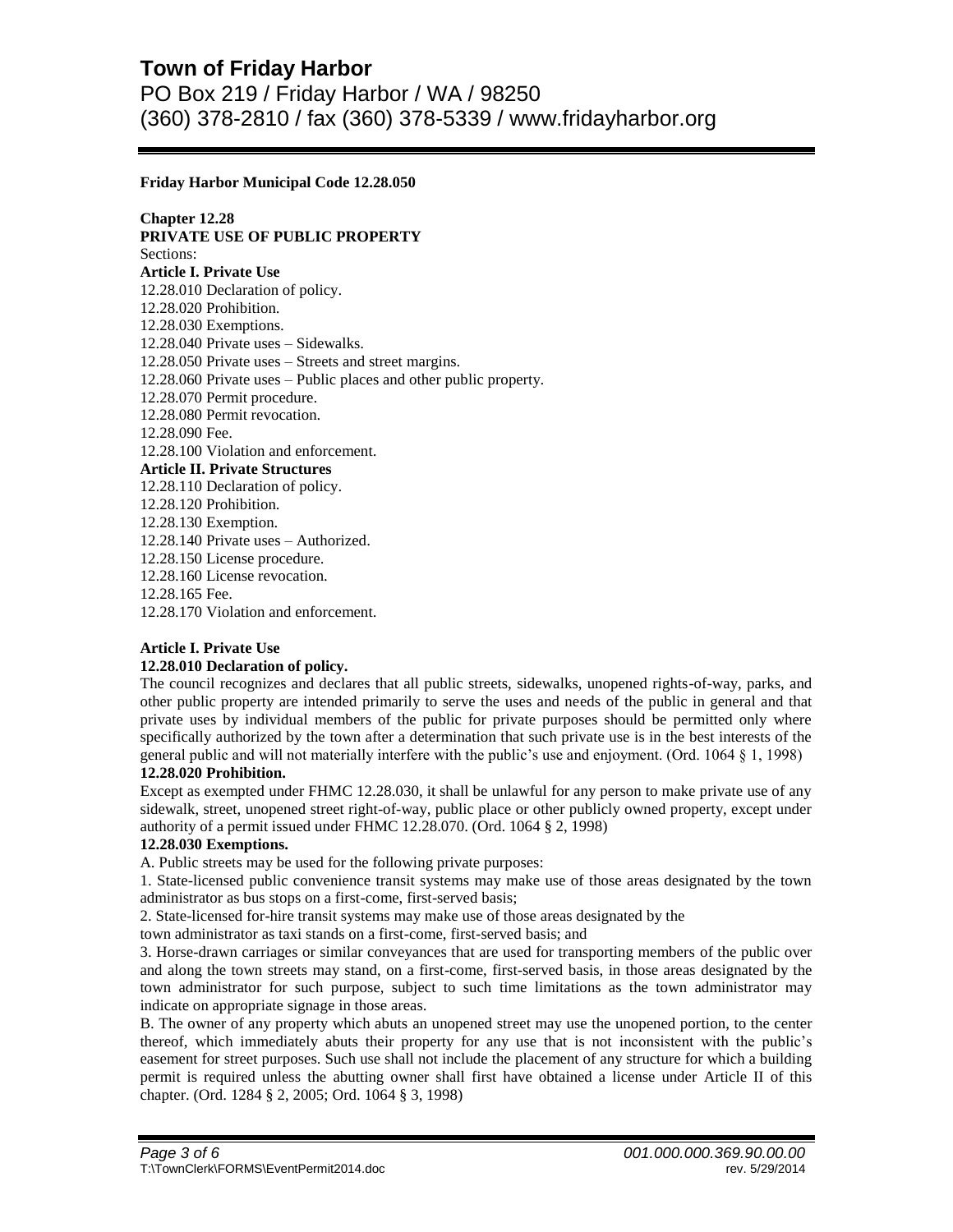PO Box 219 / Friday Harbor / WA / 98250 (360) 378-2810 / fax (360) 378-5339 / www.fridayharbor.org

# **12.28.040 Private uses – Sidewalks.**

Sidewalks may, by permit issued under FHMC 12.28.070, be used for nonprofit or charitable activities, such as bake sales or raffles. (Ord. 1064 § 4, 1998)

### **12.28.050 Private uses – Streets and street margins.**

Streets, to include the unimproved margin thereof, may, by permit issued under FHMC 12.28.070, be used for nonprofit or charitable activities, such as parades or special event gatherings. (Ord. 1064 § 5, 1998)

### **12.28.060 Private uses – Public places and other public property.**

Public places, such as parks and vacant publicly owned land, may, by permit issued under FHMC 12.28.070, be used for nonprofit or charitable parades or special event gatherings, to include food concessions and/or merchandise concessions if operated during and in conjunction with such events. (Ord. 1064 § 6,1998)

### **12.28.070 Permit procedure.**

A. Any person may apply for a permit to authorize a private use as set forth above. Any use which involves the construction or installation of a structure which will require the issuance of a building permit shall be authorized only by a license issued under Article II of this chapter.

B. The town administrator shall review the application, inspect the site of the proposed use, if necessary, and either deny the application or approve it, with or without conditions.

C. No permit shall be approved other than upon a finding that the requested use is consistent with the policy set forth in FHMC 12.28.010.

D. No permit shall be issued until the applicant has signed an agreement to indemnify and hold the town harmless from any claim or loss arising from or in any way connected with the issuance and/or use of the permit.

E. Any permit issued hereunder may contain such conditions as the administrator shall deem necessary or appropriate, including, but not limited to, the posting of a bond. (Ord.1064 § 7, 1998)

### **12.28.080 Permit revocation.**

The town administrator may at any time revoke any permit hereunder, without cause. Upon receipt of notice, written or verbal, the Permittee shall cease all activities authorized by the permit. (Ord. 1064 § 8, 1998)

#### **12.28.090 Fee.**

The nonrefundable fee for all permits governed by this article shall be reviewed annually by the council who shall direct the town clerk to adjust the fee appropriately and post such list of permit application fees in a conspicuous place within Town Hall and make such list available to the public upon request. (Ord. 1064 § 9, 1998)

# **12.28.100 Violation and enforcement.**

A. A violation of this article shall be and hereby is declared both a public nuisance and

a Class 4 civil infraction, as defined in Chapter 1.18 FHMC as amended from time to time. Each day that a violation of this article exists may be treated as a separate infraction.

B. Except in circumstances where there is a serious and imminent threat to public health or safety, prior to filing a public nuisance abatement action in San Juan County superior court, the town shall attempt to gain compliance by use of the civil infraction procedures set forth in Chapter 1.18 FHMC.

C. The penalty for committing a civil infraction under this article shall be as set forth in Chapter 1.18 FHMC. (Ord. 1064 § 10, 1998)

# **Article II. Private Structures**

# **12.28.110 Declaration of policy.**

The council recognizes and declares that unopened street rights-of-way and the unimproved margins of any street that is opened and maintained by the town are intended primarily to serve the transportation uses and needs of the public in general and that private uses by individual members of the public for private purposes should generally be allowed only where specifically authorized by the council after a determination that such private use is in the best interests of the general public and will not materially interfere with the public's use and enjoyment. (Ord. 1065 § 1, 1998)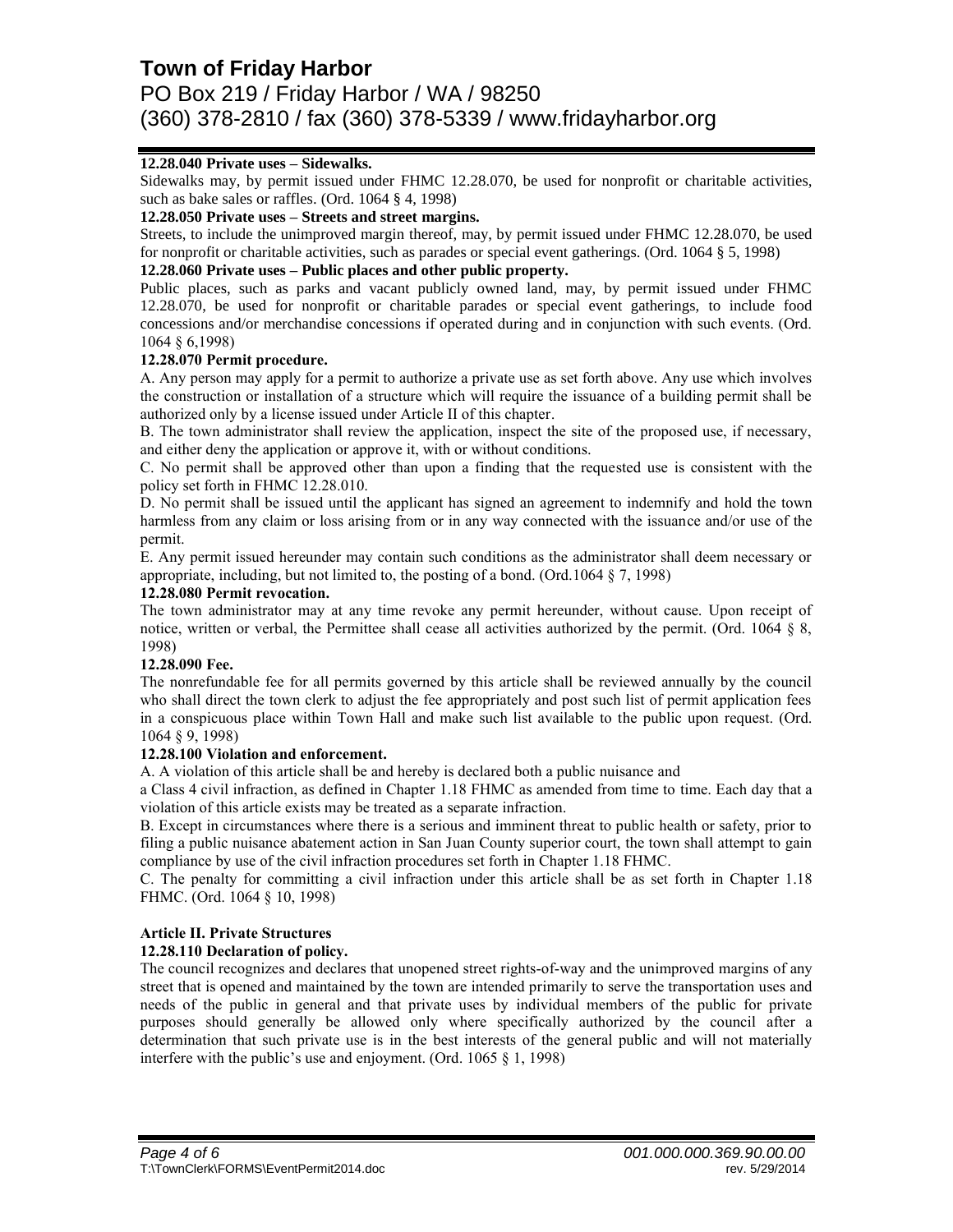PO Box 219 / Friday Harbor / WA / 98250 (360) 378-2810 / fax (360) 378-5339 / www.fridayharbor.org

# **12.28.120 Prohibition.**

Except as exempted under FHMC 12.28.130, it shall be unlawful for any person to place a structure on an unopened street right-of-way or the unimproved margin of any street that is opened and maintained by the town, except under authority of a license issued under FHMC 12.28.150. (Ord. 1065 § 2, 1998)

### **12.28.130 Exemption.**

The owner of any property which abuts a street that is not opened to its full width may use the unopened portion, to the center thereof, which abuts their property for the placement of structures which do not require the issuance of a building permit, so long as it is not inconsistent with the public's easement for street purposes. (Ord. 1065 § 3, 1998)

#### **12.28.140 Private uses – Authorized.**

An unopened street, to the center thereof, or the unimproved margin of any street that is opened and maintained by the town may, by license issued under FHMC 12.28.150, be used by the abutting property owner for:

A. Construction of stairways, ramps, or similar structures where, because of a unique circumstance of topography, such a structure is reasonably necessary to provide safe access to the abutting property; or

B. Construction of bulkheads, railings, fences or similar structures where, because of a unique circumstance of topography, such a structure is reasonably necessary to protect the abutting property; or

C. Placement of other structures when the topography or other circumstances make the area unsuitable for the public to use it safely for its intended purpose and the town has little or no intention to alter that topography in the foreseeable future. (Ord. 1065 § 4, 1998)

#### **12.28.150 License procedure.**

A. Any person may apply for a license to authorize a private use as set forth above. Any use which does not involve the construction or installation of a structure which will require the issuance of a building permit may be authorized by permit issued under Article I of this chapter.

B. The town administrator shall review the application, inspect the site of the proposed use, if necessary, and forward the application to the council with a recommendation to either deny the application or approve it, with or without conditions.

C. No license shall be issued other than upon a finding that the requested use is consistent with the policy set forth in FHMC 12.28.110. No license shall be issued until the applicant has signed an agreement to indemnify and hold the town harmless from any claim or loss arising from or in any way connected with the issuance and/or use of the license.

D. Any license issued hereunder may contain such conditions as the council shall deem necessary or appropriate, including, but not limited to, the posting of a bond or the assessment of a use fee.

E. Any license issued hereunder shall be expressly revocable at the will of the town, except as may be otherwise set forth in such license. (Ord. 1065 § 5, 1998)

#### **12.28.160 License revocation.**

The council may at any time revoke any license hereunder, without cause. Upon receipt of notice, written or verbal, the licensee shall cease all activities authorized by the license. (Ord. 1065 § 6, 1998)

# **12.28.165 Fee.**

The nonrefundable fee for all licenses governed by this article shall be reviewed annually

by the council who shall direct the town clerk to adjust the fee appropriately and post such list of license application fees in a conspicuous place within Town Hall and make such list available to the public upon request. (Ord. 1303 § 2, 2006)

#### **12.28.170 Violation and enforcement.**

A. A violation of this article shall be and hereby is declared both a public nuisance and a Class 2 civil infraction, as defined in Chapter 1.18 FHMC as amended from time to time. Each day that a violation of this article exists may be treated as a separate infraction.

B. Except in circumstances where there is a serious and imminent threat to public health or safety, prior to filing a public nuisance abatement action in San Juan County superior court, the town shall attempt to gain compliance by use of the civil infraction procedures set forth in Chapter 1.18 FHMC.

C. The penalty for committing a civil infraction under this article shall be as set forth in Chapter 1.18 FHMC. (Ord. 1065 § 7, 1998)